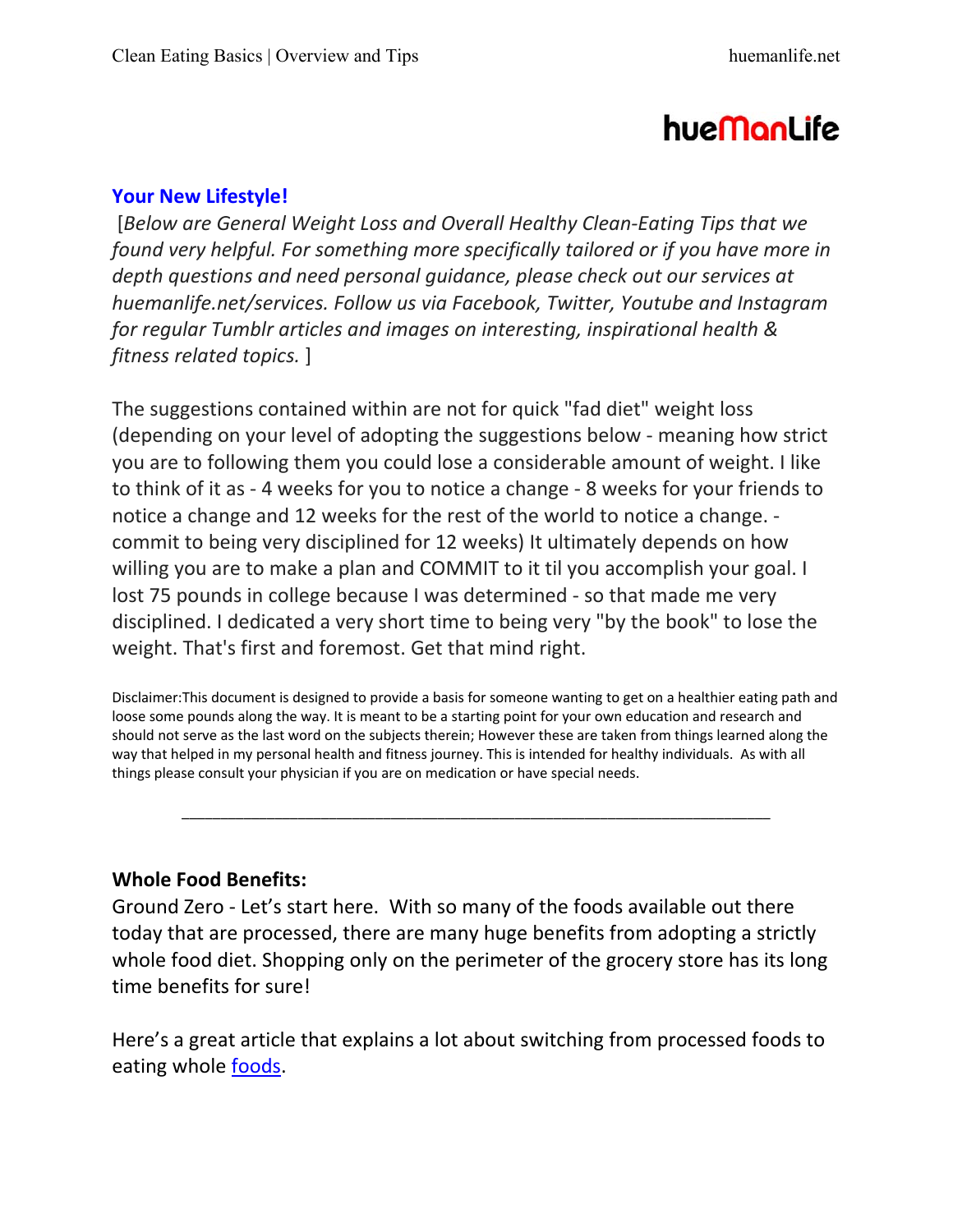#### **General Helpful Eating Practices:**

- Eat like a King for breakfast and a pauper for dinner. Eat 4-6 small-med meals per day (a portion is the size of your palm or a clinched fist). Try to eat big breakfast, medium lunch & small dinner.
- no food less than two hours prior to sleeping If you must have something two hours before bed, drink a protein shake with casein
- Try to cut simple carbs (breads, pastas, rice) at 4:00 everyday and consume only complex carbs (fruits, vegetables) and meats after that time.
- always balance carbohydrates with proteins
- $\bullet$  eat one gram of protein per pound of body weight
- $\bullet$  If losing weight is the main objective, consider going paleo the healthy way (no simple carbs – a meat and veggie only diet).
- READ the labels!!! There are hidden sugars in everything!!

#### **Food Tips:**

- Eat as much whole foods (simple wholesome foods without other added ingredients - the less ingredients in an item, the better) as possible. This means foods like veggies, fruits, meats and whole grains), cooked with olive oil - No margarine or conventional butter (see more on oils below).
- $\bullet$  shop the perimeter of the grocery store instead of the aisles (meats, veggies, dairy, grains)
- no white: bread, pasta or rice
- no flour or battered fried foods (pan fried only, with one of the oils on this list
- limit pork or beef to lean cuts (90% and above lean). Omit when cleansing.
- $\bullet$  limit chicken intake to lean white cuts (mainly breasts)
- avoid sauces, breading, on your meat, bread crumbs or flour as a thickener
- avoid "diet" or "low fat" claims  $-$  check the label these usually have more sugar than the other brands
- no processed lunch meats (only real meats)
- no imitation fish
- sweet tooth idea: include sugar free jell-o or sugar free pudding with whipped cream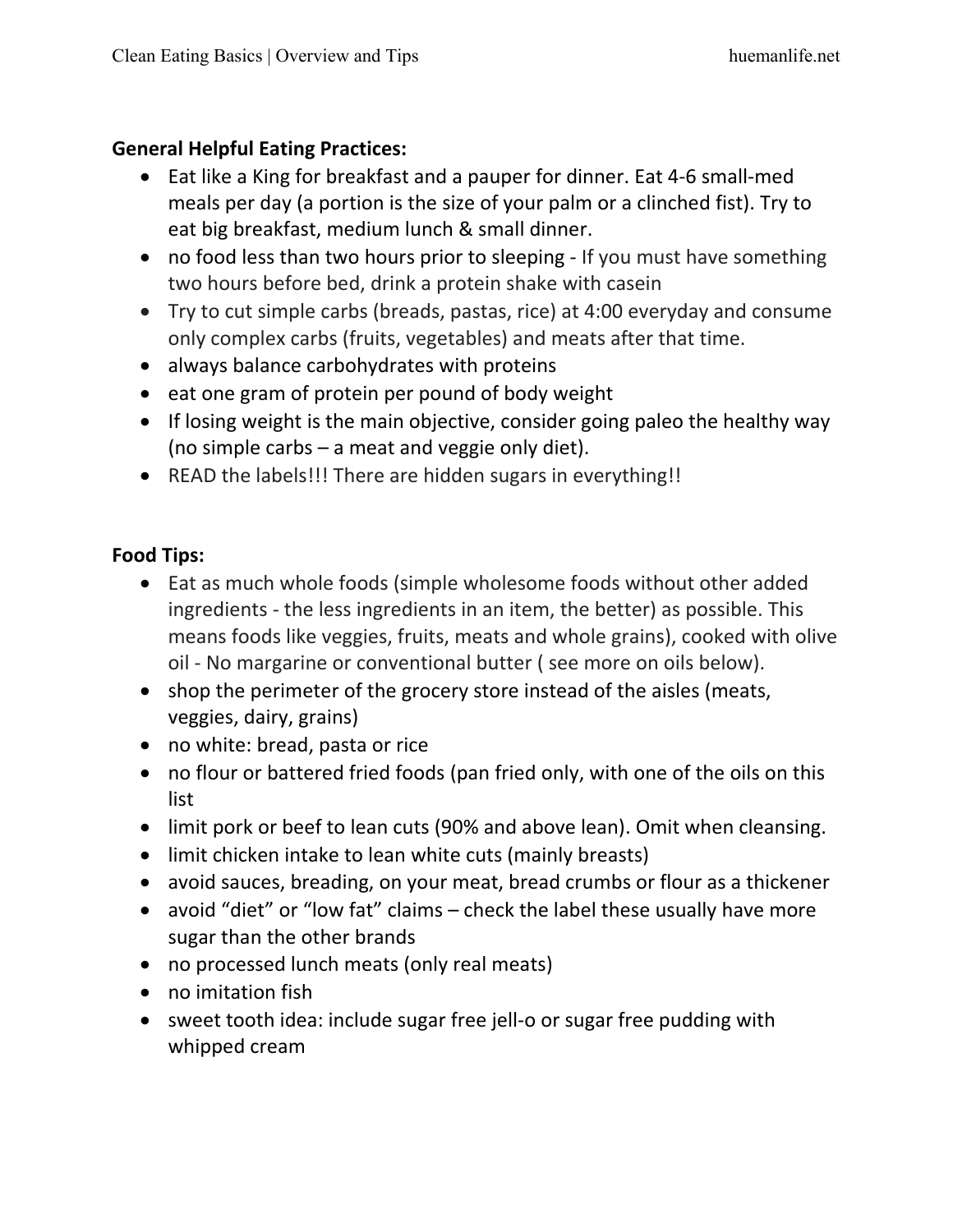#### **Liquids:**

Water helps flush fat and other body functions. Drinking a gallon of water a day is only three liters (33oz each). A good idea would be to buy a liter bottle and drinking it throughout the day (filling it three times). Try to start the day with at least 16oz before consuming anything else. Its also good to start the day with a protein shake of some sort. Whey is good. Both of these are sure fire ways of starting the metabolism process in your body. The later you start to eat, the worse it is. I try to get that furnace going as EARLY as possible - 7am or so...a protein shake is a good way to start.

- at minimal 8 glasses of water (32 oz.) is essential per day
	- o to flush fat a gallon a day would be ideal but it's all relative based on your weight
- no alcoholic beverages except on cheat day (alcohol is empty calories and contains 100 calories per 1oz. of 80-proof liquor).
- limit fruit juice to unsweetened fruit juice (only once or less per week)

#### **Salt, Sugars and Sweeteners:**

- watch salt intake as salt retains water in the body (read labels and keep it as low as possible and never add additional salt to cooked food)
- no refined sugars
- no artificial sweeteners or foods or foods with ingredients ending in  $-$  "ose"
	- o (stevia is the only sweetener allowed)
- limit fruit to 3-5 times per week

# **Dairy:**

- $\bullet$  try to eliminate dairy as much as possible
	- o no processed cheese
	- o try to stick to low fat and cottage cheeses (note watch sodium content)
	- o no cows milk (drink unsweetened almond milk)
	- o no soy milk or soy products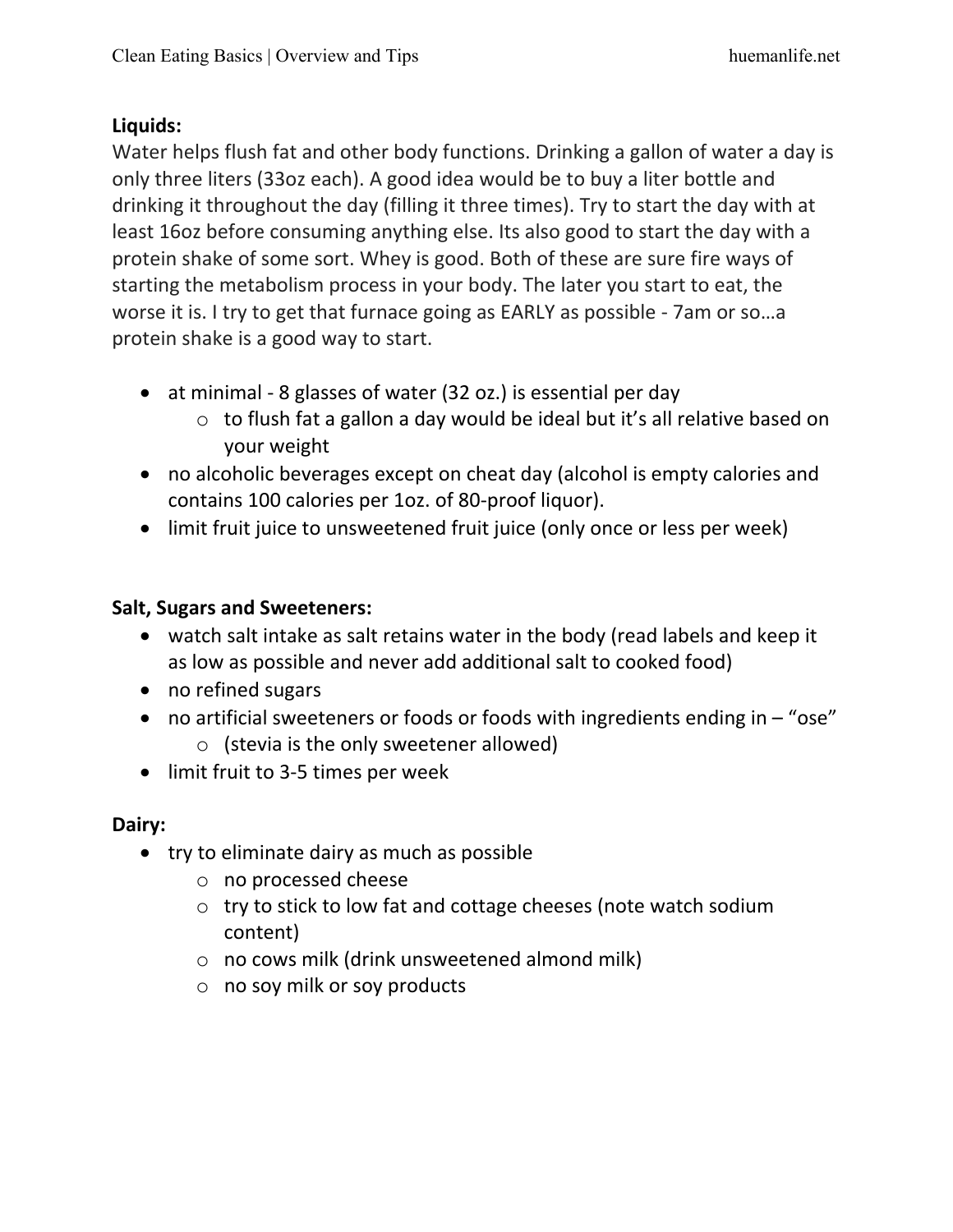#### **Oils [see flavor basix pdf for a more detailed description of oils]:**

- consume monounsaturated oils such as:
	- o olive
	- o coconut
	- o avocado
	- o macadamia
	- o handͲpressed canola oils are valuable
- $\bullet$  all vegetable oils are allowed the best are:
	- o canola
	- o walnut
	- o sesame
	- o sunflower
	- o safflower

**NOTE:** These oils are especially good if they are labeled "cold pressed." Look for oils that have phospholipids or linoleic acid.

Consume little to no solid fats (i.e. shortening, margarine and butter or things that are cooked with these ingredients). Also never eat hydrogenated fats.

# **Supplements to consider daily :**

These are the basics. If you want to take your training to another level, please consult with trusted health & fitness professionals and web resources.

- a broad multi-vitamin (at least one with 40 different nutrients, and considerably more than the RDA of B complex factors and of vitamin C)
- $\bullet$  a mineral vitamin (if not included in the multi-vitamin)
- $\bullet$  EFAs
- protein powder (whey, casein, combination of both)